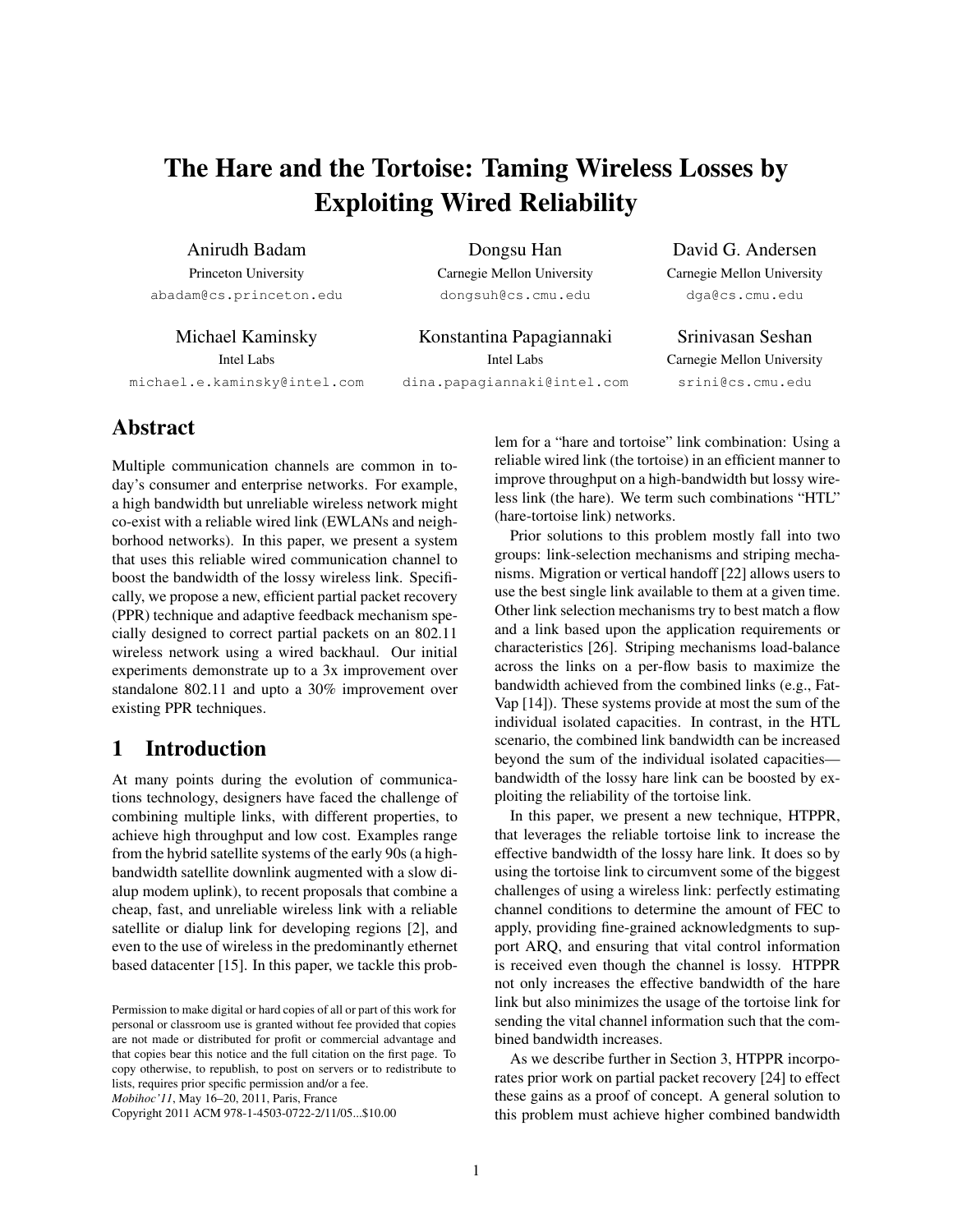without imposing high latency.

The primary contribution of HTPPR is the design and implementation of an HTL-targeted link bonding mechanism that increases the hare link's bandwidth by efficiently sending wireless channel information over the tortoise link such that the combined capacity increases. As part of achieving this goal, we present the design of a bandwidth-efficient feedback mechanism for the hare link, and a low overhead accurate channel error estimation method and an accompanying multi resolution partial packet recovery scheme. To show that HTPPR can be used practically, Section [4](#page-4-0) presents a data transfer application that uses HTPPR to provide high-bandwidth inter-home communication within a neighborhood by combining wireless links between the residences with the homes' reliable wired Internet access links. Experiments with our prototypes show that HTPPR can improve throughput of the hare link by 3x over standalone 802.11 networks (Section [5\)](#page-5-0), and by up to 30% over existing wireless-only PPR mechanisms while increasing the overhead on the tortoise link only by a negligible amount.

### <span id="page-1-1"></span>2 Making the Most of the Hare

Making optimal use of a wireless link requires two mechanisms: First, sending using an appropriate forward error correction (FEC); and second, efficiently retransmitting data that was corrupted beyond the ability of the FEC. Both techniques need a reliably and timely feedback from the receiver. Hence, increasing the bandwidth of the lossy hare link by sending feedback reliably on the tortoise link is one way of increasing the combined bandwidth of an HTL-link. In the rest of the paper we focus on increasing the hare link bandwidth while minimizing the overhead on the tortoise link such that the combined bandwidth of the links actually increases.

To demonstrate how a small amount of capacity on a highly reliable link could lead to more-than-par gains in the bandwidth of a less reliable wireless link, we utilize many recent key observations for improving wireless throughput – partial packet recovery [\[13,](#page-10-6) [17,](#page-10-7) [24\]](#page-10-5), estimated bit-error rate based wireless bit rate selection mechanism [\[7,](#page-10-8) [23\]](#page-10-9) and data-oriented transfer for wireless mesh networks [\[8\]](#page-10-10). However, our techniques to obtain benefits on the wireless link while at only a small overhead on the reliable link are unique. We also present new techniques to reduce wireless channel contention by minimizing the number of small packets and by reducing the amount of metadata sent on the wireless channel. Also, we currently focus mainly on the transmission of static content that can tolerate jitter and high latency. In the future, we wish to explore how interac-

<span id="page-1-0"></span>

tive data (live streaming of video and audio) can also be improved even when the latencies of the hare and the tortoise links are quite different.

Current wireless systems recover from both completely and partially lost packets by retransmitting the entire packet, this strategy is not optimal. Research systems such as ZipTx [\[17\]](#page-10-7) describe mechanisms to harness partial packets. Our technique, HTPPR, includes a partial packet recovery mechanism specifically designed for HTL links.

Figure [1](#page-1-0) depicts an example of a typical partial packet recovery system. Data packets consist of multiple *blocks*. A packet is considered corrupt when any of its blocks fails the block-level CRC check. A packet is considered lost when a new packet arrives with a higher than expected sequence number. For each correctly delivered packet, the receiver transmits an acknowledgment (*ACK*) back to the sender. For each corrupt packet, the receiver sends a retransmission request packet (*ARQ*) that includes a bitmap of erroneous blocks in the packet. Each lost packet generates a negative acknowledgment (*NACK*). The sender processes these ACKs, ARQs and NACKs and retransmits the missing blocks or new blocks as needed. Similar schemes exist for FEC-based PPR approaches.

Wireless-only, multi-round PPR techniques face many challenges. Some spend substantial wireless capacity on feedback and metadata—for example, in ZipTx, ACKs, NACKs and ARQs are exchanged for almost every wireless packet sent. Other systems rely on finer grained information available only to software radios [\[13,](#page-10-6) [24\]](#page-10-5). Feedback and metadata information is even more important than normal data—if the feedback or header data is lost, the whole packet is lost. This metadata must therefore be protected even more strongly by FEC, or transmitted in different packets, consuming additional wireless capacity.

The wireless feedback must help answer three questions: 1) What part(s) of the data has been received; 2) What additional information does the receiver need in order to correct corrupted data; and 3) What bit rate should the sender select to obtain the highest goodput from the channel. Our goal is to answer these questions jointly, providing an efficient feedback mechanism to address the first two, and leveraging the detailed feedback information to perform bit rate adaptation. In this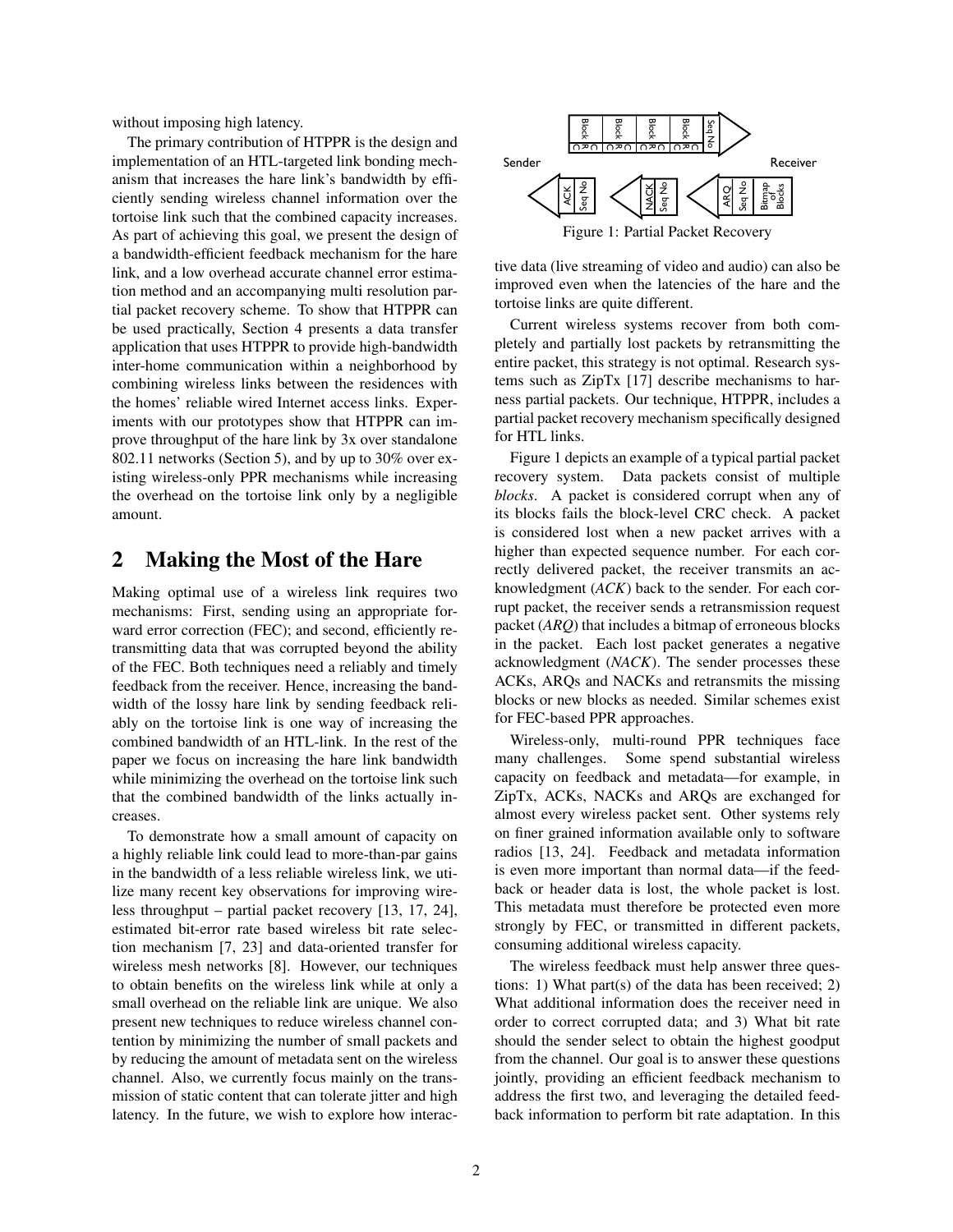paper, we address these problems by leveraging the reliable tortoise link for sending feedback and metadata. This creates its own challenge in balancing between the two links: The design must operate such that the overhead on the tortoise link is minimal so that the combined bandwidth actually increases.

### <span id="page-2-0"></span>3 HTPPR Design

The first question for HTPPR is how to use the links in the system. Our design arises from two properties of an HTL link and of the PPR techniques we use:

• Overhead on "tortoise" link must be minimized;

• Metadata sent via the "hare" link must be protected against loss, increasing its overhead;

We first start by describing the PPR mechanism that harnesses partial packets on the hare link by sending vital metadata and feedback reliably on the tortoise link. Using a reliable link for the metadata and feedback means that HTPPR does not need to apply extra error protection to it—in short, it is a more valuable use of the reliable link's capacity. For whatever minimal metadata that needs to be sent on the hare channel, Section [3.1.1](#page-3-0) describes our fuzzy header matching technique that is resilient to a moderate number of errors in metadata without using any FEC.

To further avoid eating into the "tortoise" link bandwidth, Section [3.2](#page-3-1) describes a multi-resolution CRC technique that provides efficient hierarchical block-level CRCs. We then describe HTPPR 's joint PPR/autorate mechanism, in which the PPR metadata is exploited for improved transmission bit rate selection.

#### 3.1 PPR Mechanism

We select a block-retransmission mechanism for use in HTPPR because it is more amenable to the tortoiselink bandwidth optimization techniques we discuss in the following section. Additionally, our autorate mechanism (Section [3.3\)](#page-3-2) adjusts the amount of FEC applied to the communication. HTPPR divides each data packet into smaller fixed-size units called "blocks". The sender transmits the packet and its sequence number on the hare channel, and transmits the CRCs of each block in the packet (and the sequence number as well) over the tortoise channel. To protect the sequence number, HTPPR applies a modest amount of FEC using a 16,9 Reed-Solomon code. The receiver links these two pieces of information together for data recovery.

Each packet transmitted on the hare channel can be received correctly, completely lost, or corrupted. The receiver must identify which occurred and transmit appropriate feedback to the sender. We decide to use the tortoise link for the receiver feedback. The reasons for that are: 1) Loss of feedback information will impair recovery; 2) Using the tortoise link for feedback allows us to offload small packets from the hare link and also to remove receiver channel contention. If the packet is correct (every block passes the CRC check and the sequence number is the next-expected one), the receiver sends an ACK for that sequence number. If the sequence number is higher than expected, the receiver sends a NACK for the missing packet(s), requesting to retransmit in full (packet #3 in the figure). If one or more blocks fails the CRC check, the receiver must send an ARQ (using block CRCs sent as illustrated in step 3 in Figure [2](#page-3-3) for the lost blocks (sequence number and a bitmap indicating which blocks were received correctly). Figure [2](#page-3-3) illustrates this for the packet with seq# 2 and protocol step 4.

The basic technique above successfully recovers partially corrupted packets, but it risks imposing long delays if the tortoise link latency is higher than that of the hare link—a common scenario. To solve this problem, HTPPR transmits a burst of packets and, in parallel, notifies the receiver of the maximum sequence number, as shown in Figure [2,](#page-3-3) step 1. The receiver can thus identify lost packets in two ways: 1) By a missing sequence number; and 2) by a timeout for the last sequence number (the maximum sequence number that is expected) making the protocol slightly more tolerant to latency on the tortoise link. A second problem with this basic technique is that if the loss rate is high, it can require a large number of small packet retransmissions on the wireless link (for the lost blocks). To tackle this problem, we perform data transmission on a larger "chunk" basis.

Chunk-based recovery: Multiple blocks constitute a *chunk* which is designed to be much larger than a hare packet. Each chunk has a unique 20-byte identifier. The sender initiates chunk transmission by telling the receiver the ID of the chunk it should receive next. The sender then transmits over the hare link the packets in a chunk, waiting until the packets are ACKed on the tortoise link before sending the next burst. Concurrently, the sender transmits the maximum sequence number via the tortoise link (step 1 in Figure [2\)](#page-3-3). The sender uses a sliding window of chunks to ensure full utilization of the tortoise link.

Once all the responses for the packets of the current burst (for a particular chunk) are received the sender and receiver know exactly what blocks have been successfully transmitted in the chunk so far. They prepare the next packet burst in the increasing order of the blocks that have to be sent (or expected) and the process continues till the chunk is transferred ensuring in-order delivery of blocks of a chunk. HTPPR uses 32KB chunks, a value much larger than the size of a packet, hence, small packets are transmitted only when the last few blocks of the chunk are being transferred. Hence, the channel contention is reduced further.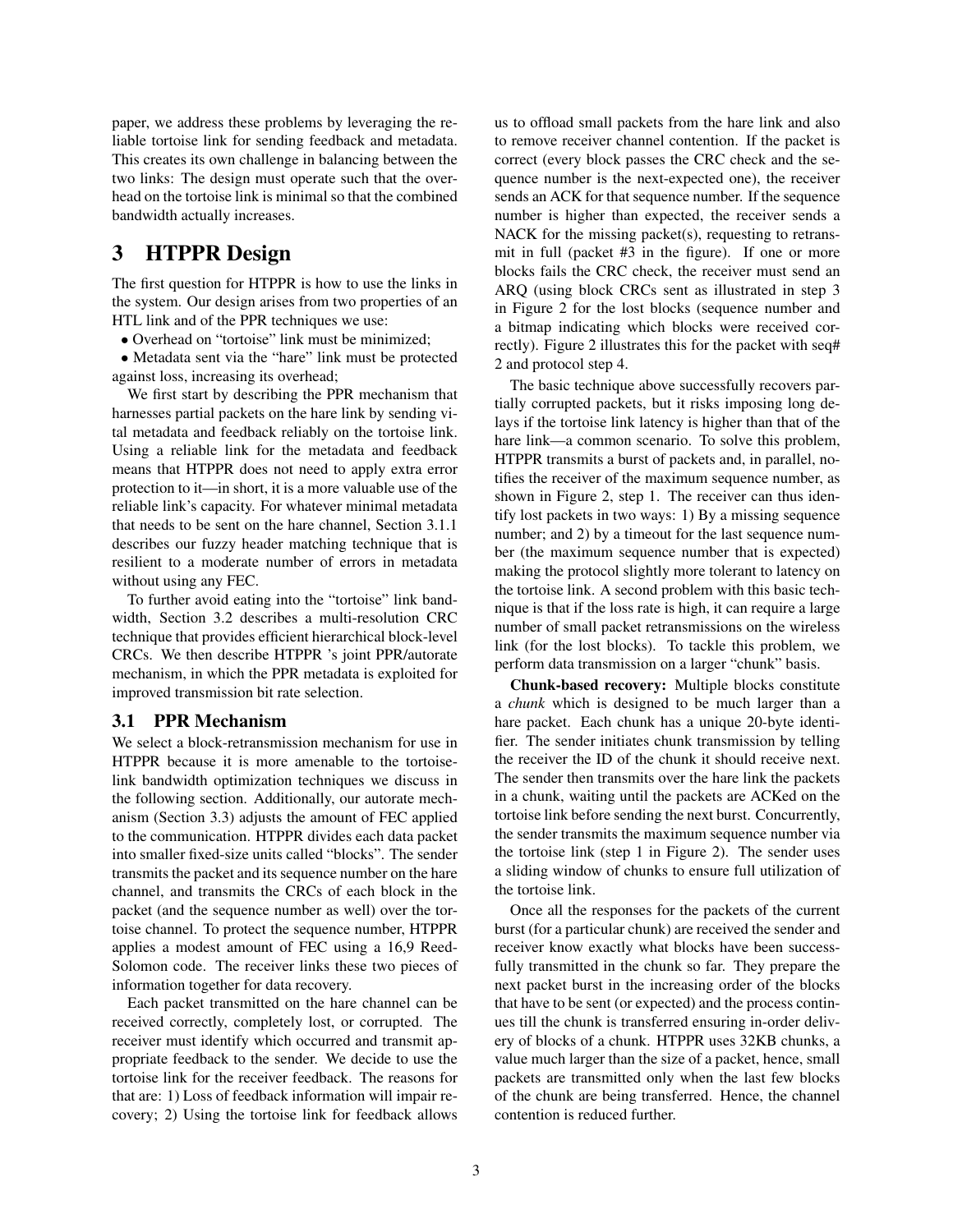<span id="page-3-3"></span>

Figure 2: HTPPR Packet Formats and Information Flow Timeline. The greyed out packet contents indicate transmission losses on the wireless link. The circled numbers indicate the steps in the protocol's operation.

#### <span id="page-3-0"></span>3.1.1 Fuzzy matching the chunk identifier

If the chunk identifier is corrupted, the hare packet could be dropped without even inspecting the data. To avoid this pitfall, we use a fuzzy matching strategy to read and match chunk identifiers. The receiver is always notified by the sender about the entire list of chunks being transmitted at every moment. Each incoming packet has to be first categorized on the basis of its chunk identifier. Each incoming hare packet is further processed only when the chunk identifier on the packet "closely" matches an expected chunk identifier. We utilize fuzzy matching as opposed to an FEC based encoding and decoding technique to reduce the overhead from performing FEC over 20 byte chunk identifiers. However, we utilize a (2,1) FEC for encoding and decoding our two byte packet sequence number which increases the overhead only by two bytes.

Our fuzzy matching technique allows for a large number of bits to be erroneously received in a chunk identifier—only 120 of the 160 bits must be correctly received. In the (very unlikely) chance of a false positive in chunk matching<sup>[1](#page-3-4)</sup>, the multiresolution CRC technique described in the next section will identify the mismatch. Timeouts along with the maximum sequence number will detect a loss in case of a false negative. Hence, HTPPR harnesses even packets with corrupt headers in most cases.

#### <span id="page-3-1"></span>3.2 CRC at multiple resolutions

The design of HTPPR must ensure that the per-block CRCs sent across the tortoise link do not consume too much bandwidth. The design choices to make are: 1) the size of a block and 2) the size of its CRC. Smaller blocks lead to higher recovery efficiency but also increase the total amount of CRCs. The size of the CRC directly affects the tortoise link traffic. To resolve this tension, HTPPR uses a multi-resolution CRC approach. It provides small (8 bit) CRCs for each small block (32 byte). To ensure that these weak CRCs can still detect errors, the sender computes larger CRCs for groups of blocks: a 32 bit CRC over all blocks in the packet and a 16-bit CRC for the blocks in each quarter of the packet.

For each packet, the sender first transmits the 32 bit CRC over the tortoise link to the receiver. If the packet fails the 32 bit CRC check, the receiver uses 8 bit block CRCs, sent by the sender, to find which blocks are corrupted. In addition, the receiver requests the sender to transmit the four additional 16 bit CRCs to help identify if the 8 bit CRCs failed to detect any errors. If the 16 bit CRC fails on any quarter of the packet for which the 8 bit CRCs did not detect an error, an ARQ for the entire quarter of the packet is transmitted. This scheme incurs a slightly higher delay but significantly reduces the bandwidth requirements on the tortoise links. However, as explained before, a sliding window of chunk transmissions ensures that even if a single chunk transmission is stalled because of the need of additional CRCs, the wireless channel is utilized for other ongoing chunk transmissions.

Now, we have an efficient PPR mechanism for HTLs. But, as noted in ZipTx [\[17\]](#page-10-7) the real benefits of a PPR scheme are reaped when the sender has the ability to choose a higher wireless transmission rate than non PPR systems and be able to harness the increased number of partial packets.

#### <span id="page-3-2"></span>3.3 Block Error Rate Based Autorate

Systems such as *SoftRate* [\[23\]](#page-10-9) and ECC [\[7\]](#page-10-8) have shown that accurate channel bit-error rate estimates can be used for improved wireless bit rate selection. *Soft-Rate* obtains these estimates using *SoftPHY* hints from a software radio. Our design leverages HTPPR's blockgranularity error estimates (much more fine-grained than packet-level loss estimates) as the basis for a *Soft-Rate*-like bit rate selection mechanism. We term these error estimates the *Block-level error rate*, or BlER. Since blocks are substantially larger ( $\approx$ 32 bytes) than individual bits, a single packet's worth of blocks may not provide enough information for accurate bit-error rate estimation. HTPPR estimates BlER using an exponentially weighted moving average (EWMA) over a small window of recently received packets with a small bias towards recent history. Additionally, in the calculation of BlER, Equation 3 gives less weightage to the packets whose inter-arrival time deviate more from the average inter-arrival time. This helps in a more even

<span id="page-3-4"></span><sup>&</sup>lt;sup>1</sup>The probability is approximately 1 in 35 billion.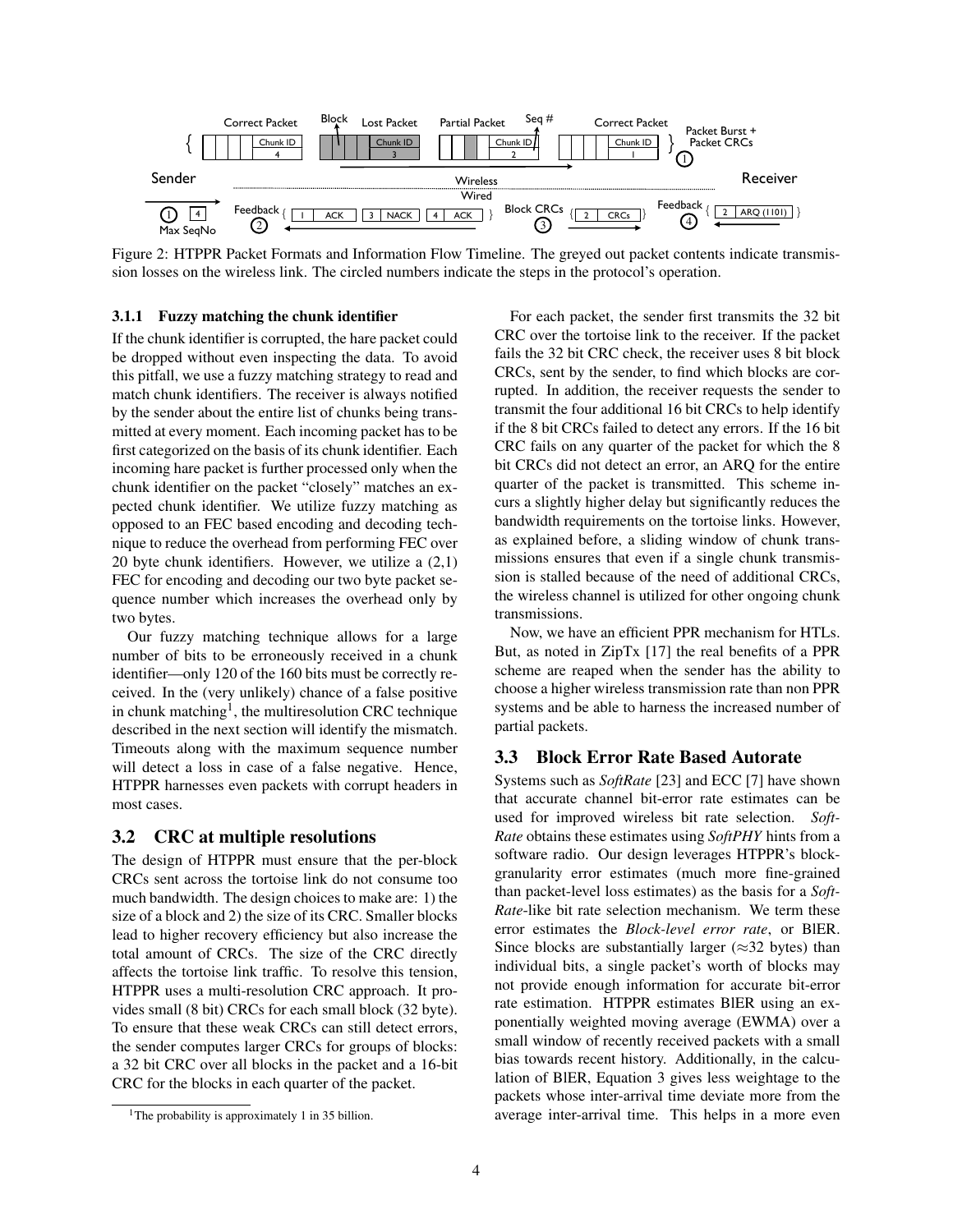sampling of the channel loss rate.

The following set of equations show how we calculate the BlER for a sender-receiver pair. *T<sup>i</sup>* represents the moving average for inter-arrival time of packets, *V<sup>i</sup>* represents the moving standard-deviation for the interarrival time of packets, *B<sup>i</sup>* represents the moving average value of block level error estimate with a higher weight on recent block level error updates; all values calculated after the receipt of the  $i<sup>th</sup>$  packet.  $t<sub>i</sub>$  represents the time at which the  $i^{th}$  packet was received and  $b_i$  represents the block level error estimate from the  $i^{th}$  packet.  $\alpha$  and  $\beta$ are protocol parameters.

$$
V_i = \beta \cdot (|t_i - t_{i-1} - T_{i-1}|) + (1 - \beta) \cdot V_{i-1}
$$
 (1)

$$
T_i = \alpha \cdot (t_i - t_{i-1}) + (1 - \alpha) \cdot T_{i-1}
$$
\n<sup>(2)</sup>

$$
B_i = e^{-\frac{|t_i - t_{i-1} - T_i|}{V_i}} \cdot b_i + (1 - e^{-\frac{|t_i - t_{i-1} - T_i|}{V_i}}) \cdot B_{i-1} \tag{3}
$$

Equation 1 and 2 show how we calculate standard deviation and average inter-arrival time for packets as a simple moving average similar to TCP [\[19\]](#page-10-11). Equation 3 represents how we give more weight to recent updates in BlER and phase out the older estimation depending on how old it was. Instantaneous BlER is calculated using ACKs and ARQs. Given the BlER at the current bit rate, the sender uses simple heuristics similar to the ones in SoftRate [\[23\]](#page-10-9) to create an autorate scheme. The heuristic assumes that the BlER, at a given SNR, will increase by a factor of 10 when switching to a higher rate. For each bit rate we fix an optimal BlER range. If the current BlER is in the range then the sender continues with the bit rate otherwise it picks a rate to move towards the optimal rate. For example if the current bit rate is 12Mbps and BIER estimate is more than  $\frac{1}{4}$  (i.e. the goodput is less than 9Mbps) then it switches to 9Mbps and sees if that yields a better goodput since the loss rate will likely fall below  $\frac{1}{40}$ . Similarly, if the current bit rate is 12Mbps and the BIER estimate is less than  $\frac{1}{30}$  then it switches to 18Mbps since the error could only jump by a factor of 10 and there is a possibility of getting more than 12Mbps goodput in making the switch.

Such a rate adaptation is performed on a per packetburst basis. At the end of each packet-burst the bit rate is adapted such that the resulting bandwidth (estimated by using the simple heuristic described above to determine changes in BlER when the bit rate is changed) is the highest that can be obtained under the current channel conditions. In our implementation, we used  $\alpha = \frac{1}{8}$  and  $\beta = \frac{1}{4}$  (used widely in TCP implementations for RTT estimation). For our purposes, spreading error rate over 4 and 8 packets provides sufficiently fine-grained error estimates for bit-rate adaptation. A 1000-byte packet contains 31 blocks, so 4 packets worth allows a 1% granularity estimate of BlER.

### <span id="page-4-0"></span>4 HTPPR Implementation

To understand the practical gains achievable using HTPPR, we implemented a data transfer system on top of it. The system provides reliable and efficient bulk data delivery across the "hare" link, leveraging HTPPR's metadata to also provide content-based redundancy elimination of both retransmitted and overheard data, akin to the "Ditto" system [\[8\]](#page-10-10).

The protocol is implemented as a user space daemon, with no hardware requirements beyond an 802.11 radio and no kernel changes. HTPPR comprises approximately 11,000 lines of C++, the bulk of which are for HTPPR-specific data structures. The daemon is implemented as an event-driven system that interfaces with both the hare and tortoise networks, and indexes the local disk that stores chunks. We use a modified version of the FAWN-DS [\[5\]](#page-10-12) log-structured key-value store to index the chunk and CRC data. Our implementation supports 802.11 hare links and can use any tortoise link.

We place the wireless interface (hare link) in Monitor mode using the Madwifi [\[18\]](#page-10-13) drivers on Atheros cards and configure the device to deliver packets that have CRC and PHY errors to the kernel. Packets are received and transmitted at the user level using raw sockets via Radiotap [\[20\]](#page-10-14). In the current implementation, we assume that every arriving packet potentially belongs to an ongoing chunk transfer.[2](#page-4-1) Nodes wishing to exchange data connect to each other using a persistent TCP connection over the tortoise link. We encode the tortoise link messages using Protocol Buffers [\[9\]](#page-10-15).

Parameter Selection: As discussed earlier, larger chunks reduce the number of small packets, thereby reducing the channel contention. We use 32KB chunks and send 5 packets per burst in the transfer mechanism. These settings reduce the number of small packets to less than 4% in practice. Block size determines the benefits of PPR. A large block size reduces the benefits of PPR while very small block size causes high tortoise link overhead because of the increase in the number of CRCs that are transferred. In practice, we found a 32 byte block size to work well under many settings. However, in the future, we would like to explore a design where the block size would also be adapted to the channel conditions.

#### 4.1 Example Application

To demonstrate how a mechanism like HTPPR would be useful we designed a content-based data sharing application to run atop it. The application targets one HTL scenario: Transferring static multimedia content between homes in a neighborhood where they can reach

<span id="page-4-1"></span><sup>&</sup>lt;sup>2</sup>In future, this limitation could be relaxed by reinjecting non-HTPPR packets into the kernel for subsequent processing.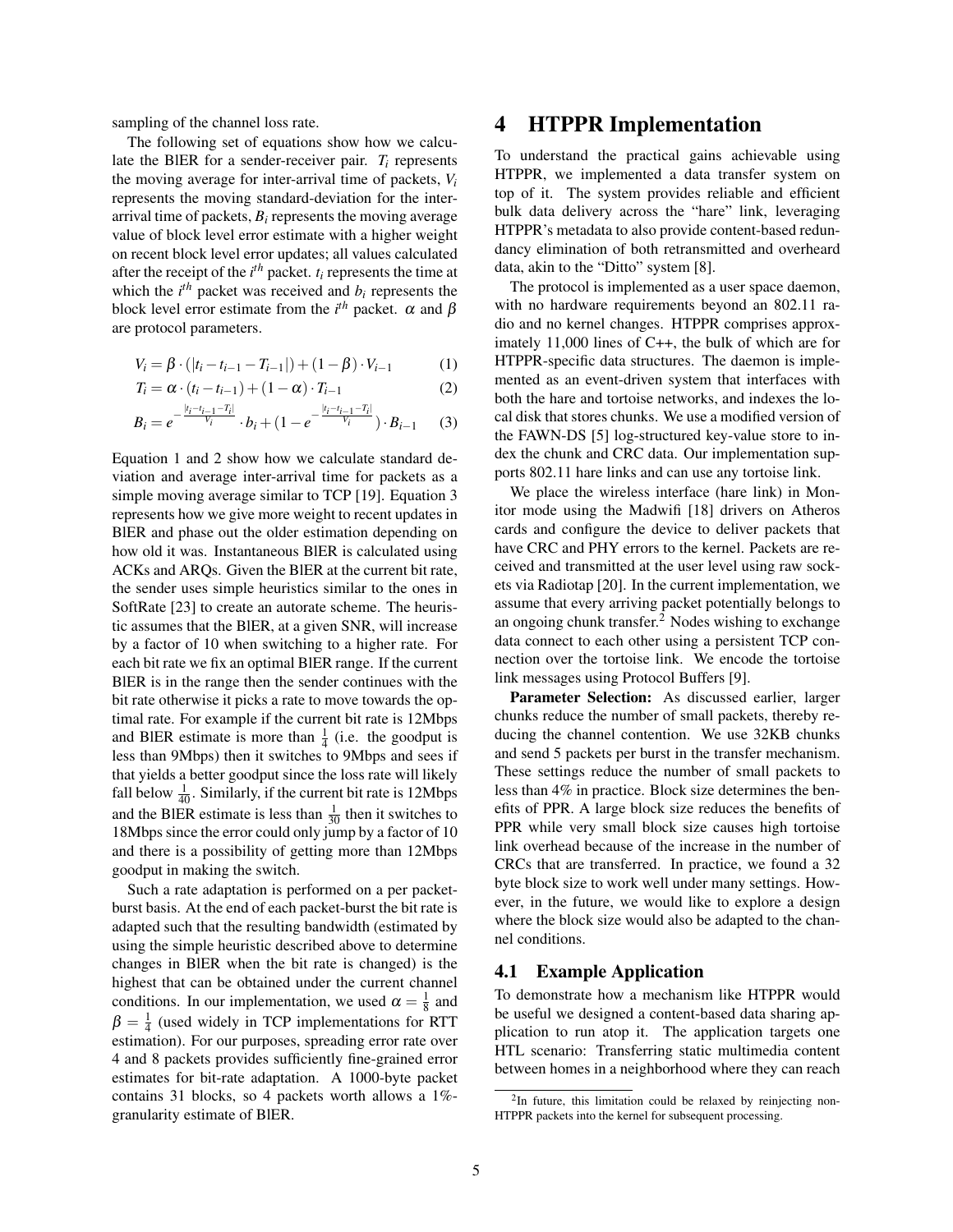each other using 802.11 (at highly variable quality) and also via their reliable, but comparatively slow, broadband uplinks (a scenario that could be driven by ISPs themselves and not necessarily in a p2p fashion). We selected this scenario for our evaluation over, e.g., developing world scenarios or wireless in datacenter, because we could more easily develop a realistic model of the connectivity; our results easily generalize for other HTL settings. Additionally, the choice of multimedia content as the data to be transferred enables the system to tolerate the difference in the latencies of the hare and the tortoise links.

Connectivity scenario: Past studies have shown that 802.11 APs are densely deployed in residential areas [\[4\]](#page-10-16), and wireless signals often reach several neighbors. In [\[11\]](#page-10-17), the authors used NetStumbler to perform a measurement study using several homes around Boston, Pittsburgh and Portland. The results indicate that more than 85% of the homes can detect at least two APs with an SNR of 15 or higher and 50% of the homes can detect five such APs.

Although the fanout of each home is reasonably large, the SNRs are low (15–18dB). Hence, HTPPR is well-positioned to increase transfer throughput between homes. Such a capability could be used, e.g., for interhome cache sharing/redundancy elimination, or collaborative data distribution, backup, and so on. It may also apply to multi-hop wireless networks with multiple wired uplinks. For simplicity, we focus on the caching scenario, with an emphasis on static video content. This content has become a significant fraction of network traffic [\[3\]](#page-10-18) and can be pre-staged into set top boxes by ISPs. An inter-home cache sharing system could help alleviate pressure on access links. In examining this particular use of HTPPR, we were able to exploit several further optimizations. For example, with static content, we pre-compute block CRCs and chunk hashes and store them redundantly around the network to load balance broadband link demands.

# <span id="page-5-0"></span>5 HTPPR Evaluation

In this section, we first evaluate the effectiveness of each of the HTPPR-based transport protocol's four mechanisms, alone and in combination: 1) pushing all control traffic onto the tortoise link; 2) using block CRCs to recover information in partial packets; 3) using the blocklevel error rate information as input to a bit rate selection scheme; and 4) using a content-based framework to pre-stage error detection information for static content. We then evaluate the system end-to-end in a testbed and compare it to alternative solutions.

<span id="page-5-1"></span>

Figure 3: Goodput Vs bit-rate at various block sizes (Five *Block* errors per packet)

#### 5.1 Control traffic on the tortoise

We start by quantifying the performance improvement provided by offloading control information onto the tortoise link and by having faster NACK generation. This mechanism necessarily offers a minimum performance improvement for HTPPR when compared to a normal wireless UDP or TCP transmission. To isolate the effect of this mechanism, we observe the system in the absence of bit errors (i.e., in regimes of very good SNRs). We placed two hosts close to each other in our lab and configured them to use an unused 802.11g channel, with high antenna power. To understand the requirements for the tortoise link, we leave it effectively unconstrained (a 100 Mbps Ethernet link with 6ms delay) and report the actual utilization. Such an evaluation setting would demonstrate the baseline benefits of using a reliable link to communicate wireless channel information.

Offloading the control traffic, eliminating channel contention from the receiver and having faster NACK generation for lost packets improved throughput by 11%. HTPPR's goodput was 37.5 Mbps, compared to 33.33 Mbps using UDP iperf. To provide this gain, the hosts required moderate amounts of tortoise link bandwidth: The sender transmitted 0.95 Mbps of metadata (CRCs for partial packets, maximum sequence numbers and chunk IDs) and received 0.21 Mbps of feedback (ACKs, ARQs and NACKs). This experiment goes to show how timely and reliable delivery of minimal channel information can improve wireless bandwidth even at high channel SNRs. We expect the benefits to be larger than 11% when the channel is lossy as we demonstrate in Section [5.4.](#page-7-0)

#### 5.2 Recovering partial packets

To assess the potential benefits and overheads associated with a sub-packet CRC mechanism, we evaluate the performance of HTPPR under different block sizes, and artificially induced bit errors. We do so using the setting described in the previous section, which had a baseline wireless throughput (UDP iperf) of 33.33Mbps using 802.11g. These microbenchmarks evaluate three different block sizes: 32 bytes, 64 bytes and 128 bytes; each packet can fit 44, 22, and 11 blocks, respectively,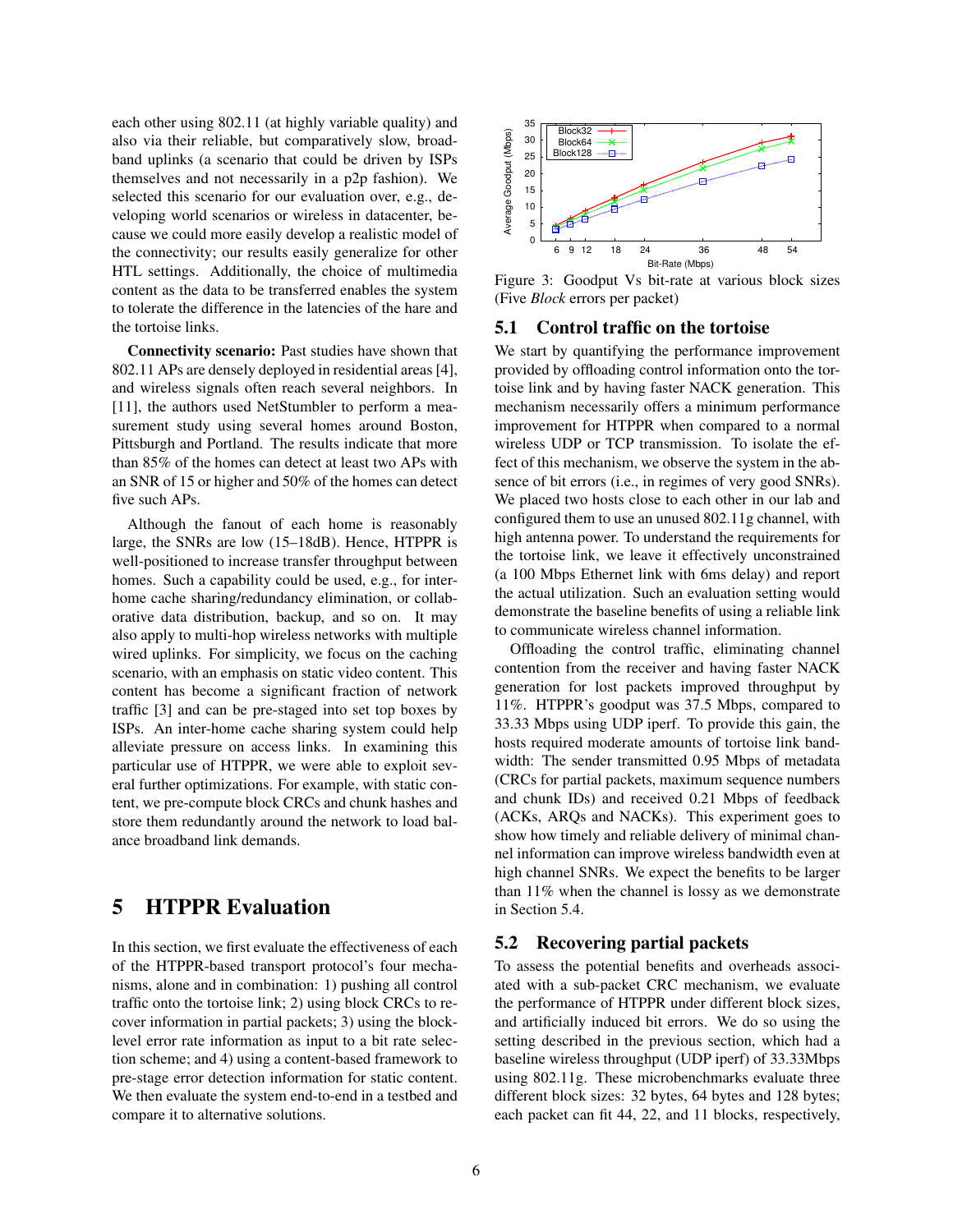<span id="page-6-0"></span>



for these block sizes after taking the header overhead into account (*Chunk* name and sequence number).

*We induce bit errors artificially*. We perform three experiments where we purposely corrupt 5 and 15 blocks per packet, introducing at least one bit error in each of these blocks. We select these parameters to stress HTPPR in extreme conditions. Earlier experimental measurements report 40% partial packet error rate, with a 5% byte error rate [\[17\]](#page-10-7). In this experiment, we corrupt every packet and with a large number of errors. Such an extreme experimental setup would help in understanding the benefits of a low overhead partial packet recovery mechanism – with only minimal information exchange on the wired link, even extremely unreliable wireless channel can be used for communication.

Our results, presented in Figures [3](#page-5-1) and [4,](#page-6-0) report average goodput and peak tortoise bandwidth use across 20 runs. Each run reflects the performance of a 100MB transfer (CRCs calculated and transmitted on-demand). Figure [3](#page-5-1) shows, as expected, at a given block error rate, the goodput is the greatest for block size of 32 bytes. It must be noted that at a given channel condition the block error rate would increase with the size of the block. Hence, it is desirable to have a block size that is as small as possible to increase the efficiency of partial packet recovery. However, too small a block size can increase the overhead from block level CRCs. Our multi-resolution CRC technique allows us to use a block size of as small as 32 bytes with only a  $\frac{1}{32}$  factor overhead from blocklevel CRCs.

The traffic and channel conditions of the hare link determine how much the tortoise link is used for control and feedback messages. Sender tortoise link RX utilization depends on the number of ACKs and retransmit requests (for erroneously received blocks and lost packets). The sender tortoise link TX utilization depends on how much metadata and CRCs are sent (metadata depends on the data rate and the CRCs depend on the number of partial packets). The peak sender tortoise RX utilization is shown as a function of the bit error rate (dependent only on the number of ACKs, ARQs and NACKs). Figure [4](#page-6-0) shows the *peak* tortoise link usage.

<span id="page-6-1"></span>

Figure 5: HTPPR Adapts Bit Rate According to BlER

We notice that the peak sender tortoise link TX utilization increases with decreasing block size (Figure  $4(a)$ ). That result is expected since now a small number of errors will result in a larger number of CRCs being sent to the receiver. The higher the transmission rate we try to sustain on the hare medium, the more bandwidth we need to consume, since higher wireless bit rates are accompanied by decreased robustness to bit errors. On the receiver side, we observe tortoise link TX utilization also increases with wireless bit rate (Figure [4\(](#page-6-0)b)). Moreover, the more errors the receiver encounters, the more requests for recovery information it needs to transmit to the sender. Since the request for recovery is a bitmap, it makes the sender tortoise link RX utilization insensitive to the *block* error rate.

Even under the most aggressive conditions, however, such as a large number of errors and a high wireless bit rate, we observe that the required tortoise link TX utilization for the sender and the receiver do not exceed 1.4Mbps and 0.7Mbps, respectively. Recall that in practice, only up to 40% packets are partial [\[17\]](#page-10-7), thus the tortoise overhead in real workloads will be much smaller.

#### 5.3 Autorate Performance

The previous section showed how HTPPR can harness partial packets and provide better goodput in when the loss remains constant. In this section, we demonstrate how the autorate scheme described in Section [3.3](#page-3-2) helps HTPPR achieve similar improvements in real varying channel conditions. Figure [5](#page-6-1) provides a timeline based graph showing how the bit rate selection mechanism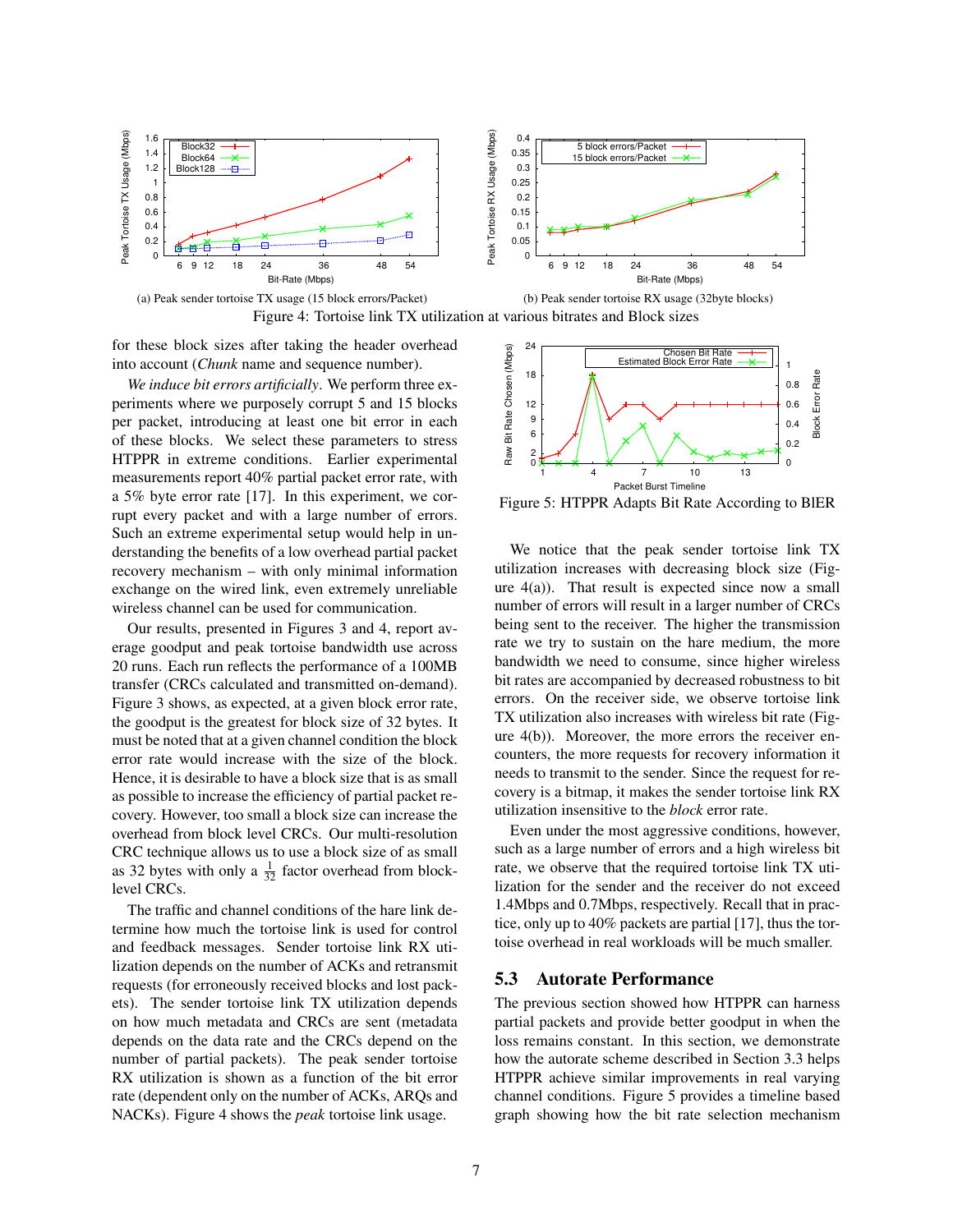<span id="page-7-1"></span>

Figure 6: HTPPR Autorate Performance

adapts to block error rate on a link. Within 7 to 8 packet bursts the system is able to zero in on the ideal bitrate needed for that channel at the start of the experiment.

We evaluate our bit rate selection mechanism in two ways. First, we determine the accuracy of bit rate selection mechanism by benchmarking the protocol on relatively non-varying channels. If the autorate mechanism can deliver the goodput that can be obtained by manually choosing an bit rate that will provide the highest goodput in this channel then the autorate can be considered accurate. Second, we evaluate the bit rate selection scheme by studying its behavior in the presence of multiple data transfers. We create data transfers between some pairs of nodes such that the receivers can hear all the senders. We monitor the aggregate goodput obtained by all the receivers in each case and see how the bit rate selection scheme fares in presence of interference.

Figure [6\(](#page-7-1)a) compares the goodput achieved by HTPPR when using the bit rate selection scheme and when using a static bit rate that obtains the highest goodput in the channel (the red line is the reference). We sampled 25 different links, relatively non-varying, with a range of SNRs, from our experimental setup and transferred 100 MB of data per transfer. The results indicate that the goodput achieved by using the bit rate selection scheme reaches close to the goodput achieved by using a static bit rate which would indeed be the ideal goodput possible in these links. This demonstrates that in channels which are relatively stable our autorate selection scheme can be very effective.

Figure [6\(](#page-7-1)b) shows the collective goodput achieved by all the transfers when there are multiple senders and receivers. As a comparison we show how TCP Cubic with SampleRate works when increasing the number of transfers under similar conditions. HTPPR not only has higher throughput in all cases but also works better when there are multiple transfers going on. As mentioned earlier in Section [2](#page-1-1) our current focus is on unidirectional bulk transfers of static multimedia content and we believe that our bit rate adaptation scheme is adequate for such settings.

#### <span id="page-7-0"></span>5.4 End to End Performance

The previous results establish the potential for HTPPR to increase goodput in lossy conditions while using only small amounts of tortoise link capacity. In this section, we study the end to end performance of the system and compare it to data transfer protocols using only the hare link, including TCP Cubic with SampleRate, Hop [\[16\]](#page-10-19) and a block-retransmission based ZipTx. Hop is a wireless transport mechanism that is designed to reduce ACK traffic to a minimum. Its acknowledgment policy reduces the channel contention from the receiver and helps in the increase of bandwidth. Although its design focuses primarily on multihop flows, many of its design decisions lead to improved single-hop performance as well. We compare HTPPR to single-hop Hop flows and also a block-retransmission based ZipTx.

We compare HTPPR using our bit rate selection scheme to TCP Cubic with SampleRate, and to Hop [\[16\]](#page-10-19) in an 802.11 Adhoc setting. Hop does not have an autorate scheme. As a close approximation, we evaluate Hop at four different bit-rates on each link: 802.11b 11Mbps, 802.11g 24Mbps, 802.11g 36Mbps and 802.11g 54Mbps, and report the best of the four resulting throughput values (Hop BestRate).

To understand any tradeoffs as a function of hare link quality, we perform experiments using twenty five different links in our experimental setup with a range of SNRs from 10–22dB. The performed experiment includes two nodes that wish to transfer a file of 100 MB (unidirectional). We use an average 10ms delay (20 ms ping) on the tortoise link (again 100Mbps Ethernet, although we never use more than 1.5Mbps in either direction on the link in any of our experiments). TCP is benchmarked using iperf. Our results are presented in Figure [7.](#page-8-0)

Figure [7\(](#page-8-0)a) shows the cumulative distribution function (CDF) of goodput achieved by each of the above mentioned techniques in the 25 links that we benchmarked (note that links with low rates have a low SNR). HTPPR outperforms TCP and Hop over the entire range of link conditions. Hop BestRate outperforms TCP over a range of link settings. More evidently, in Figure [7\(](#page-8-0)b)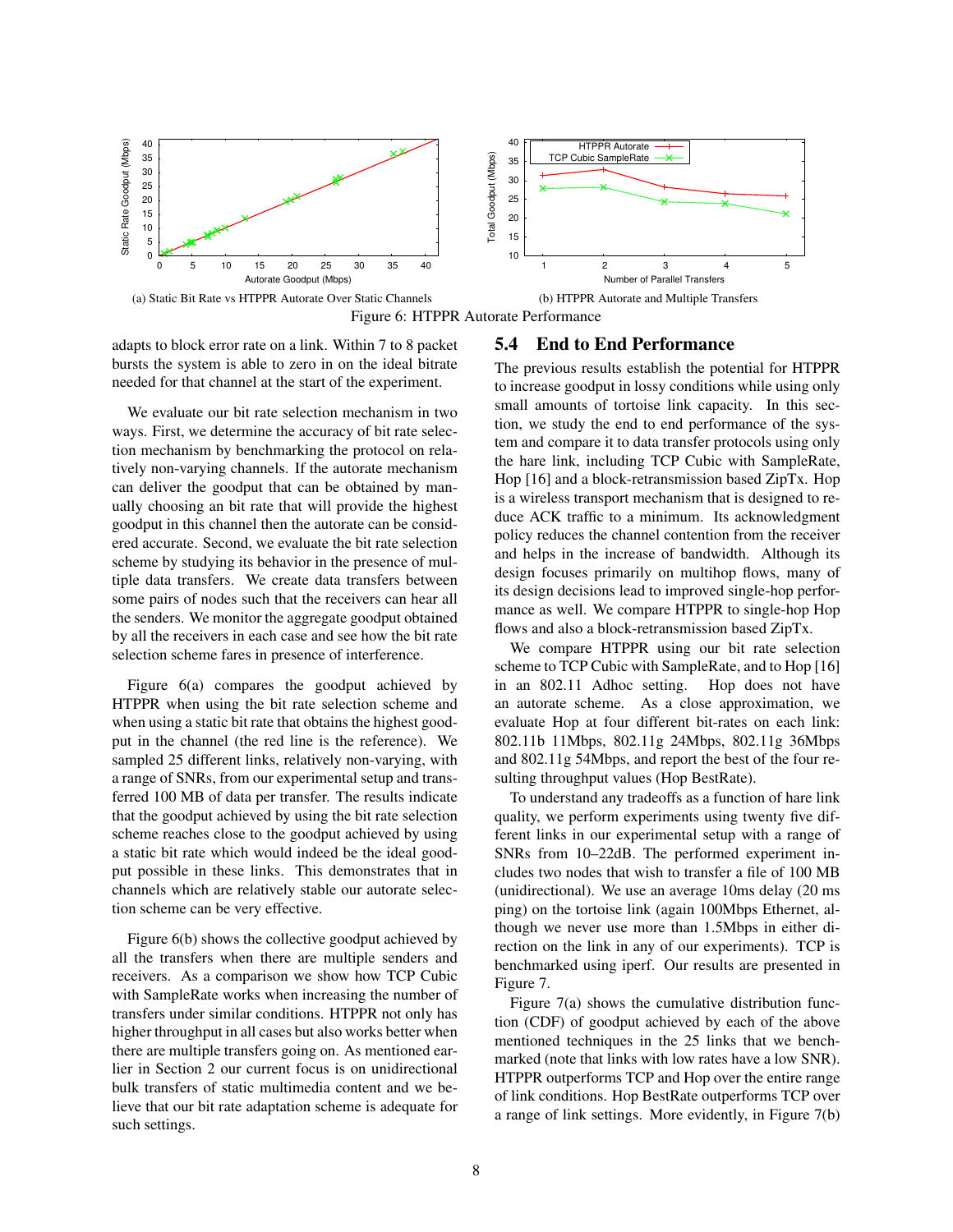<span id="page-8-0"></span>



<span id="page-8-1"></span>

Figure 8: HTPPR 's Gain (factor) over TCP and Hop

we report the absolute goodput values obtained over the entire range of links and we report the sorted factor gains obtained over TCP and Hop BestRate in Figure [8.](#page-8-1) HTPPR performs upto 3x times better than TCP and upto 2.5x times better than Hop. HTPPR improves upon TCP by at least 3x for 10% of links and it improves by at least 11% for all the links. 3x improvement is achieved over links with very poor quality. For example, on one link where TCP obtained a throughput of 22[3](#page-8-2) Kbps, HTPPR obtained a throughput of 658 Kbps.<sup>3</sup> Also, on links with a HTPPR throughput between 2– 20Mbps, the gain over TCP is between 100% to 30%.

We also conducted a few experiments with a block based implementation of ZipTx. Instead of sending the metadata over the tortoise link, we send the metadata over the hare link with all-or-nothing packet level CRC protection. This gives insight in to the performance gains that can be obtained by doing a multi-round partial packet recovery entirely over wireless similar to the way it is done in ZipTx. HTPPR achieved 20% to 30% more throughput than ZipTx did.

With feedback to trigger new packets being sent over the tortoise link and with a scheme where CRCs are explicitly asked for, HTPPR can incur slightly higher latency than TCP. Figure [9](#page-8-3) plots the cumulative distribution functions (CDF) for *chunk* (32KB) transfer latencies for both protocols at SNR=16dB. As expected, the

<span id="page-8-3"></span>

higher latency of the tortoise link leads to a *Chunk* latency distribution with a higher average value as well as variance, but still less than a factor of 1.5. However, this slight increase of delay is accompanied by a 50% throughput improvement over TCP on such a link.

#### 5.5 Benefits in neighborhood settings

One of our earlier assertions is that HTPPR is an attractive data transfer mechanism for content delivery in neighborhoods using collaborative caching. To test this conjecture, we connect between 2 and 6 nodes to each other via broadband-like links (7.1 Mbps downlink, 750 Kbps uplink). At the terminus of the broadband links, we place a high-speed server node that can act as a point-of-presence CDN mirror inside the ISP.

Impact on the user: In this microbenchmark, we estimate how much time is needed to download two 100 MB files, both needed by two neighbors, in various settings: BBCDN, BBPeer, and HTPPR. BBCDN is representative of what happens today. Both neighbors that want these files fetch them from a CDN. BBPeer represents a peer-to-peer download application like BitTorrent [\[1\]](#page-10-20). Here we make each node download one file from the CDN and the other from the neighbor over the broadband using BitTorrent. HTPPR is our system which will fetch the content from the neighborhood when possible via HTPPR or fetch it from the CDN. In each setting we make all the downloads parallel to correctly reflect the ideal gains from each setting. For HTPPR we assume a channel of 15 dB (true more than 85% of the time [\[11\]](#page-10-17) enabling a channel between the

<span id="page-8-2"></span><sup>3</sup>Why not just send the data over the tortoise?: HTPPR requires only 30Kbps of tortoise bandwidth to gain over 400Kbps of hare-link bandwidth; a more conventional link-striping scheme could be used to consume the rest of the tortoise bandwidth if desired.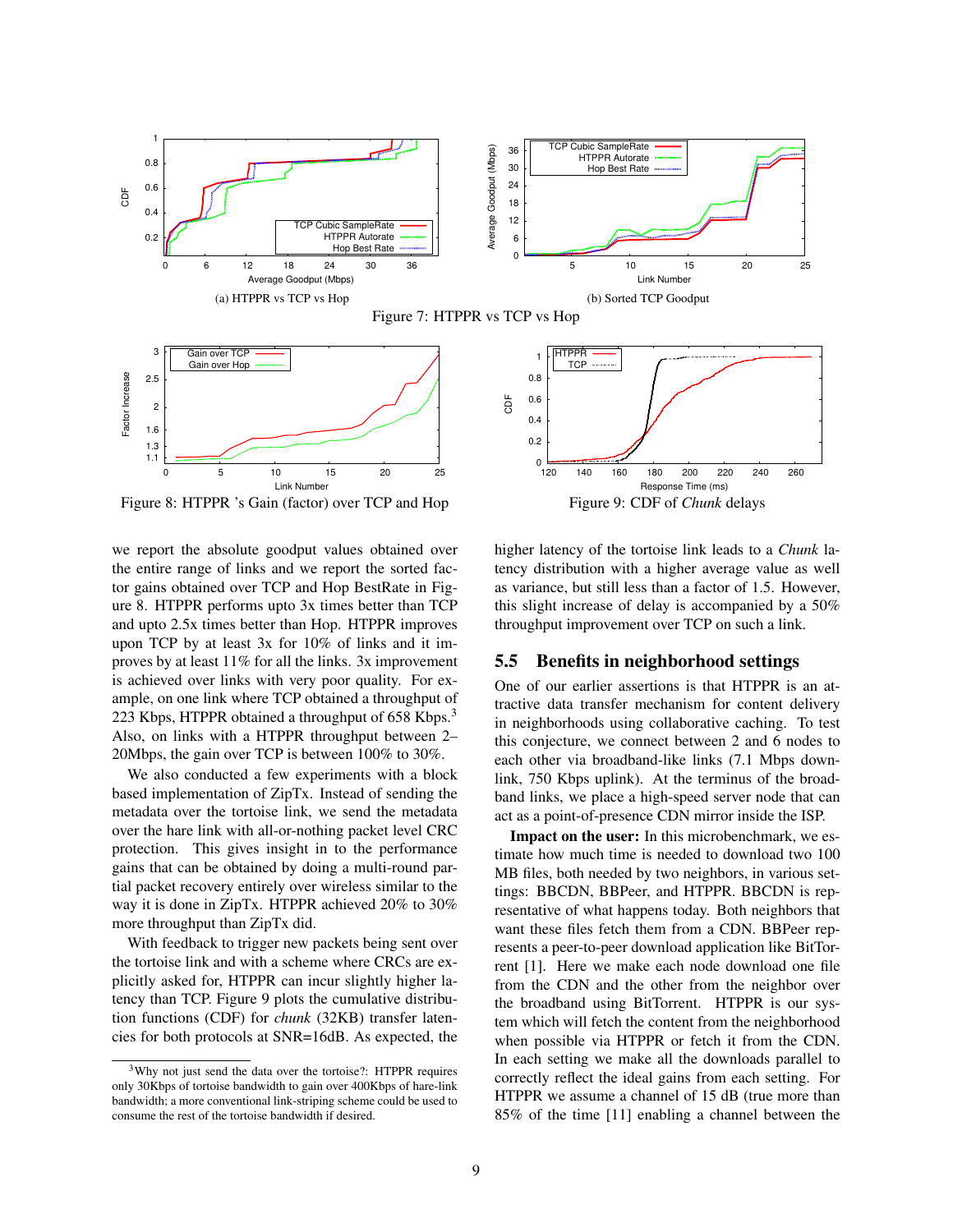<span id="page-9-0"></span>

Figure 10: Uplink Aggregation Benefits

neighbors with HTPPR throughput of 9.1 Mbps). The completion times are 178, 450 and 1066 seconds for HTPPR, BBCDN and BBPeer; the total broadband traffic was 227, 412 and 638MB respectively. On this link, using wireless-only TCP would have provided 28.7% less bandwidth when compared to HTPPR, demonstrating its benefits.

Impact on the network: The sender uplink bandwidth required by HTPPR may exceed 1 Mbps and thus be considered prohibitive in some cases. In this section, we evaluate one possible optimization aiming to reduce the uplink bandwidth required on the sender. Using a real deployment of six wireless nodes, also connected to each other via a tortoise link, we show how peak broadband uplink utilization can be reduced when pre computed CRC information is stored uniformly across the neighborhood. Such an optimization is extremely useful when dealing with static multimedia content that has to be shared between homes of a neighborhood – the utilization of the broadband link can be minimized during day time and the CRCs can be precomputed and distributed across the neighborhood during the nighttime. We present the uplink usage statistics at the highest data transfer rate using 802.11g, when the neighborhood size increases from two to six. The assumption here is that the pre computed CRC information is stored uniformly across the neighborhood, during nights and low network usage times for popular static content. We benchmark the wireless transfers between a pair of homes when everyone else in the neighborhood is sending CRC to the receiver along with the sender.

Figure [10](#page-9-0) shows how the peak uplink utilization varies with the number of neighbors. As the number of neighbors increases, there is a steady decrease in the uplink utilization of the sender and neighbors. Receiver uplink utilization remains almost the same at all sizes of the neighborhood since the amount of feedback does not decrease with the number of neighbors. With just one additional neighbor the uplink utilization becomes uniformly small across the neighborhood.

## 6 Related Work

Partial Packet Recovery schemes fall into two broad categories: Those that use physical-layer confidence estimates and those that augment the data with additional metadata to perform error detection and correction.

SOFT [\[24\]](#page-10-5) operates by accessing the radio's physical layer confidence in decoding each bit. It is a multi-AP scheme targeted at an enterprise setting in which multiple access points hear the same transmission from a client. These APs use their high-bandwidth wired link to share their confidence estimates. The receiving AP can combine confidence estimates from other APs and obtain a correct packet. Similarly, multiple faulty retransmissions can be combined to obtain a correct packet.

In PPR, Jamieson et al. [\[13\]](#page-10-6) incorporate two new ideas: (1) SoftPHY, an expanded physical layer (PHY) interface that provides PHY-independent hints to higher layers about the confidence in decoding each bit, and (2) a postamble scheme to recover data even when a packet preamble is corrupted and not decodable at the receiver. The resulting asynchronous link-layer ARQ (Automatic Repeat reQuest) protocol, based on PPR, allows a receiver to compactly encode a request for retransmission of only those bits in a packet that are likely in error.

To overcome the limitation of needing physical layer changes (and also using fixed modulation and coding schemes), earlier schemes such as ZipTx [\[17\]](#page-10-7) and our HTPPR protocol in this paper perform partial packet recovery purely in software. To do so, they and we use a block-based or FEC-based approach. ZipTx operates entirely over wireless (unlike SOFT, it does not require a high-speed wired link between receiving APs). ZipTx uses multi-round data and feedback via NACKs and ARQs to detect and harness partial packets.

Maranello [\[10\]](#page-10-21) is a partial packet recovery scheme that can be incrementally deployed in existing 802.11 settings. It does not add additional metadata for correct packets, but instead only generates NACKs for corrupted blocks. HTPPR, like Maranello, does not have any additional overhead for correct packets. Additionally, HTPPR has two distinct advantages over Maranello: 1) It does not send any feedback on the wireless channel, virtually eliminating receiver channel contention and 2) It does not incur overhead from small packets since, HTPPR performs partial packet recovery over large chunks and drastically reduces small packets.

All of the schemes above are sensitive to errors in control messages, metadata, and packet headers (protocol headers, CRCs, etc.) [\[13\]](#page-10-6). Receivers usually identify context using the packet metadata; errors in the metadata and headers can lead to the rejection of entire packets. HTPPR is far less susceptible to this problem.

Bit-rate selection. While existing bit rate selection